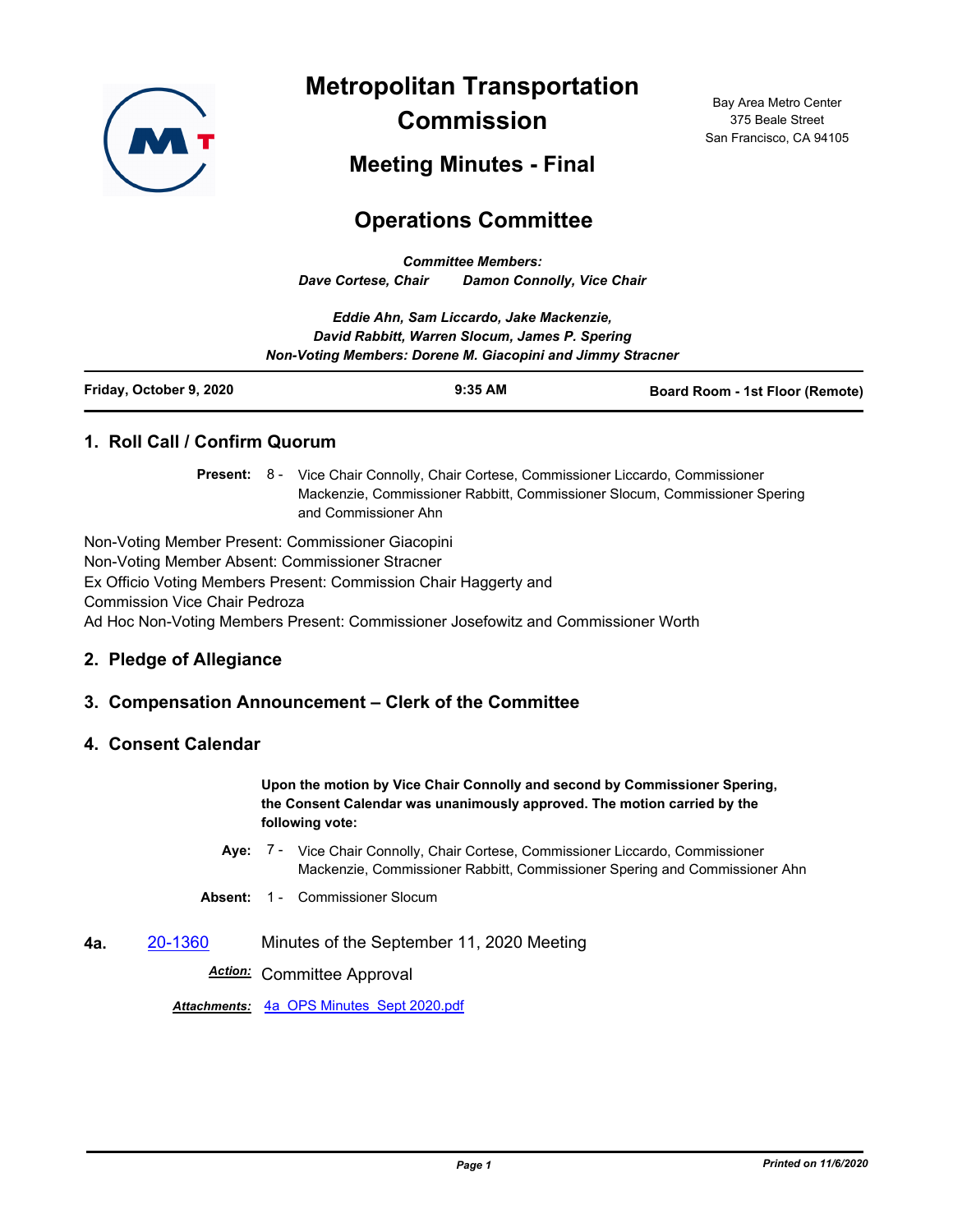**4b.** [20-1361](http://mtc.legistar.com/gateway.aspx?m=l&id=/matter.aspx?key=21226) Contract - Bay Area Regional Intelligent Transportation Systems (ITS) Architecture Redevelopment and Management: Kimley-Horn and Associates, Inc. (\$350,000)

*Action:* Committee Approval

*Presenter:* Nisar Ahmed

*Attachments:* [4b\\_Contract\\_ITS Architecture.pdf](http://mtc.legistar.com/gateway.aspx?M=F&ID=3d33a7ad-1a7a-4abe-b6c2-dac969ad62bd.pdf)

**4c.** [20-1362](http://mtc.legistar.com/gateway.aspx?m=l&id=/matter.aspx?key=21227) Clipper® Contract Amendment - Public Education and Outreach: MIG, Inc. (\$1,800,000)

*Action:* Committee Approval

*Presenter:* Lysa Hale

*Attachments:* [4c\\_Contract\\_Amendment\\_MIG Inc.pdf](http://mtc.legistar.com/gateway.aspx?M=F&ID=a6859170-2b24-4346-9884-d0ff43b24744.pdf)

**4d.** [20-1365](http://mtc.legistar.com/gateway.aspx?m=l&id=/matter.aspx?key=21230) Contract Amendment - Regional Transportation Emergency Preparedness Support: URS Corp. (\$450,000)

*Action:* Committee Approval

*Presenter:* Stephen Terrin

*Attachments:* [4d\\_Contract\\_Amendment\\_URS Corp.pdf](http://mtc.legistar.com/gateway.aspx?M=F&ID=7da6fb2d-6f7c-4a36-965e-3fb894d1b742.pdf)

Commissioner Slocum arrived after the approval of the Consent Calendar.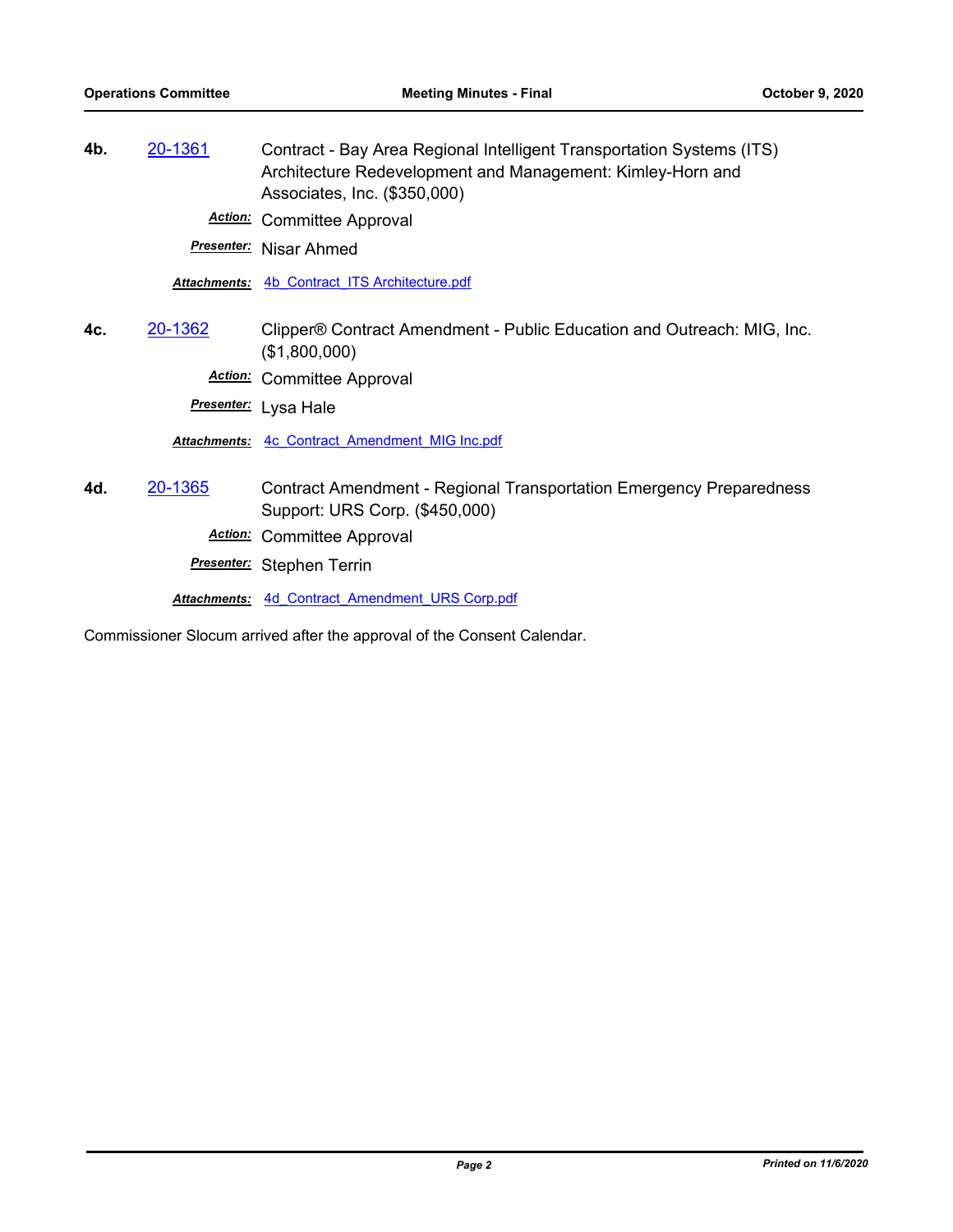## **5. Approval**

**5a.** [20-1364](http://mtc.legistar.com/gateway.aspx?m=l&id=/matter.aspx?key=21229) Contracts - Freeway Service Patrol Towing Services: Ayub Azam Dba AM/PM Tow, Atlas Towing Services Inc., Bay Area Tow Inc., Campbell Collision Center Inc. Dba Bob's Towing Services, C&M Towing Recovery Inc. Dba C&M Towing, Campbell's Towing Inc., Island Auto Towing, NEL Trucks Inc. Dba Nelsons Towing Service, Pizzagoni Family Inc. Dba Pizzagoni's Towing (\$32,130,000)

> Contracts - Freeway Service Patrol Towing Services: Various Contractors (\$32,130,000).

- *Action:* Committee Approval
- *Presenter:* Giovanni DiFabio

**Attachments: 5a Contract Freeway Service Patrol Biennial Procurement.pdf** 

**Upon the motion by Commissioner Ahn and second by Commissioner Mackenzie, the Contracts - Freeway Service Patrol Towing Services: Ayub Azam Dba AM/PM Tow, Atlas Towing Services Inc., Bay Area Tow Inc., Campbell Collision Center Inc. Dba Bob's Towing Services, C&M Towing Recovery Inc. Dba C&M Towing, Campbell's Towing Inc., Island Auto Towing, NEL Trucks Inc. Dba Nelsons Towing Service, Pizzagoni Family Inc. Dba Pizzagoni's Towing (\$32,130,000) were unanimously approved. The motion carried by the following vote:**

Aye: 8 - Vice Chair Connolly, Chair Cortese, Commissioner Liccardo, Commissioner Mackenzie, Commissioner Rabbitt, Commissioner Slocum, Commissioner Spering and Commissioner Ahn

## **6. Information**

**6a.** [20-1366](http://mtc.legistar.com/gateway.aspx?m=l&id=/matter.aspx?key=21231) Clipper®: Next-Generation System Update

Update on the development of the next-generation Clipper® system.

*Action:* Information

*Presenter:* Carol Kuester

*Attachments:* [6a\\_Clipper-Next-Generation System Update.pdf](http://mtc.legistar.com/gateway.aspx?M=F&ID=8a741d4c-3fa4-452d-913f-18d6d5fe0476.pdf)

The following individuals spoke on this item: Aleta Dupree; Rich Hedges; Clifford Waldeck; and Roland Lebrun.